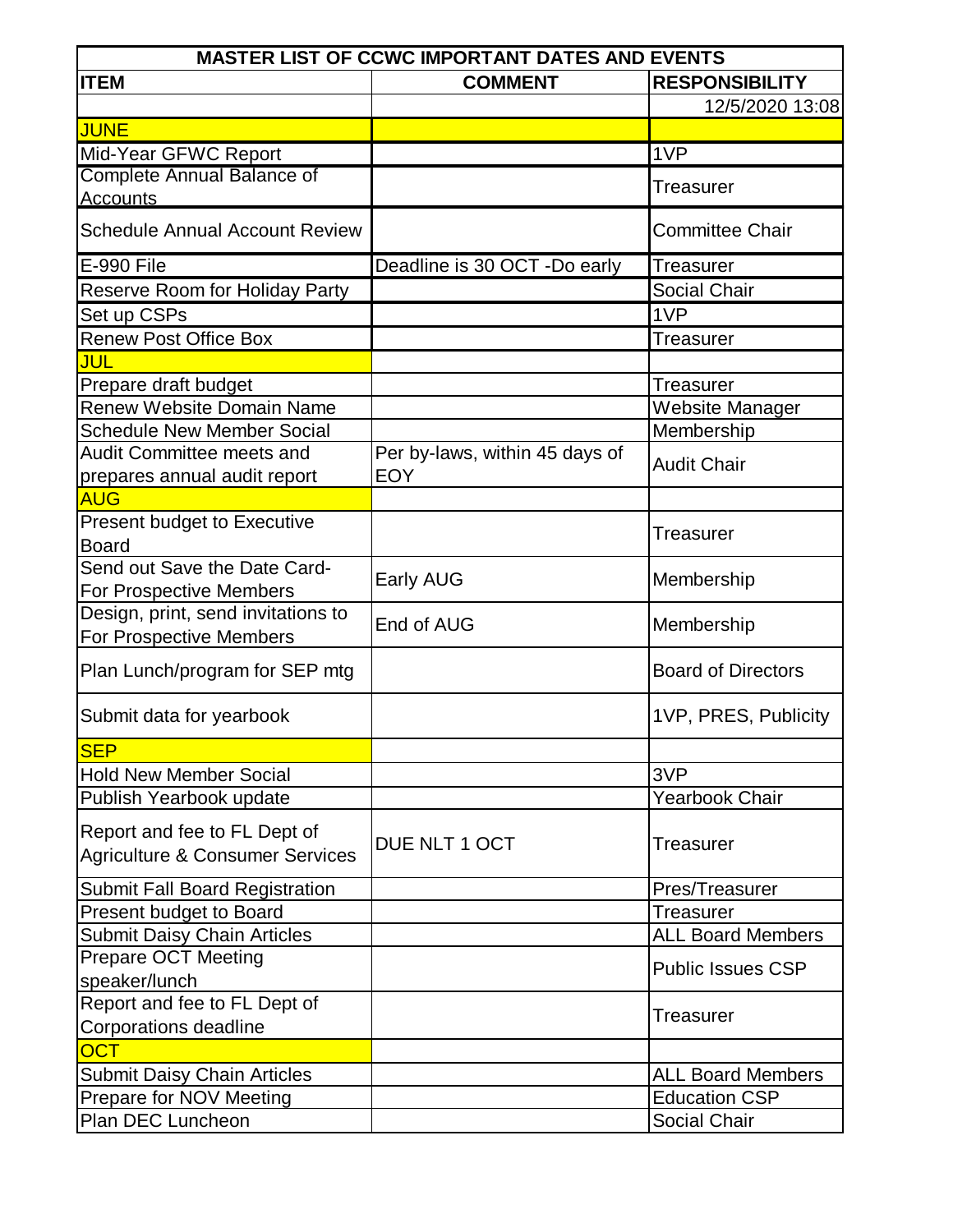| <b>EOY</b><br>Volunteer of the Year Nominations<br><b>Prior Vol Winners</b><br><b>GFWC District 14 Dues Due</b><br><b>Treasurer</b><br><b>NOV</b><br><b>Submit Daisy Chain Articles</b><br><b>ALL Board Members</b><br>Confirm Holiday Lunch Plans<br>Social Chairman<br>Select theme for Spring Fundraiser<br>2nd VP<br>Order materials for new members<br>Membership Chair<br><b>VOL Chairman</b><br><b>VOL Chairman</b><br>Order Plaque for VOL<br><b>DEC</b><br>Announce Vol of the YR<br><b>VOL Chairman</b><br>at luncheon<br>Pay Mercer Insurance<br>Treasurer<br>Prepare for JAN Meeting<br><b>Arts CSP</b><br><b>Submit Daisy Chain Articles</b><br><b>ALL Board Members</b><br>Install new members<br>President<br>Create Program for Luncheon<br>President<br>Complete Membership Report to<br><b>Treasurer</b><br><b>GFWC</b><br><b>JAN</b><br>Secure Judges for Arts<br><b>Arts CSP</b><br>Competition<br><b>CCWC Arts Competition</b><br><b>JAN Meeting</b><br><b>Arts CSP</b><br>Prepare for FEB Meeting<br>Home Life CSP<br><b>ALL Board Members</b><br>Volunteer of the Year Nominations Due to District 1 FEB<br><b>VOL Chairman</b><br>Sell Ads for Spring Fundraiser<br><b>ALL Board Members</b><br>Internal review only<br><b>Treasurer</b><br><b>FEB</b><br><b>ALL Board Members</b><br><b>Arts CSP</b><br><b>District Arts Show</b><br>Nominating committee; Elect 3<br>President<br>FL DEPT of STATE - Annual<br>Due NLT 1 MAY<br><b>Treasurer</b><br><b>Complete Annual Report to</b><br>1 VP<br><b>GFWC</b><br><b>Register for GWFC Annual</b><br>Treasurer<br>Convention<br>Prepare for MAR Meeting<br><b>Conservation CSP</b><br>Social Chair<br>Reserve space for May Lunch<br>President | <b>Audit Committee meets and</b>   | Per by-laws, within 45 days of | <b>Audit Chair</b> |
|-----------------------------------------------------------------------------------------------------------------------------------------------------------------------------------------------------------------------------------------------------------------------------------------------------------------------------------------------------------------------------------------------------------------------------------------------------------------------------------------------------------------------------------------------------------------------------------------------------------------------------------------------------------------------------------------------------------------------------------------------------------------------------------------------------------------------------------------------------------------------------------------------------------------------------------------------------------------------------------------------------------------------------------------------------------------------------------------------------------------------------------------------------------------------------------------------------------------------------------------------------------------------------------------------------------------------------------------------------------------------------------------------------------------------------------------------------------------------------------------------------------------------------------------------------------------------------------------------------------------------------------------------------------------------------------------------------------------------|------------------------------------|--------------------------------|--------------------|
|                                                                                                                                                                                                                                                                                                                                                                                                                                                                                                                                                                                                                                                                                                                                                                                                                                                                                                                                                                                                                                                                                                                                                                                                                                                                                                                                                                                                                                                                                                                                                                                                                                                                                                                       | prepares annual audit report       |                                |                    |
|                                                                                                                                                                                                                                                                                                                                                                                                                                                                                                                                                                                                                                                                                                                                                                                                                                                                                                                                                                                                                                                                                                                                                                                                                                                                                                                                                                                                                                                                                                                                                                                                                                                                                                                       |                                    |                                |                    |
|                                                                                                                                                                                                                                                                                                                                                                                                                                                                                                                                                                                                                                                                                                                                                                                                                                                                                                                                                                                                                                                                                                                                                                                                                                                                                                                                                                                                                                                                                                                                                                                                                                                                                                                       |                                    |                                |                    |
|                                                                                                                                                                                                                                                                                                                                                                                                                                                                                                                                                                                                                                                                                                                                                                                                                                                                                                                                                                                                                                                                                                                                                                                                                                                                                                                                                                                                                                                                                                                                                                                                                                                                                                                       |                                    |                                |                    |
|                                                                                                                                                                                                                                                                                                                                                                                                                                                                                                                                                                                                                                                                                                                                                                                                                                                                                                                                                                                                                                                                                                                                                                                                                                                                                                                                                                                                                                                                                                                                                                                                                                                                                                                       |                                    |                                |                    |
|                                                                                                                                                                                                                                                                                                                                                                                                                                                                                                                                                                                                                                                                                                                                                                                                                                                                                                                                                                                                                                                                                                                                                                                                                                                                                                                                                                                                                                                                                                                                                                                                                                                                                                                       |                                    |                                |                    |
|                                                                                                                                                                                                                                                                                                                                                                                                                                                                                                                                                                                                                                                                                                                                                                                                                                                                                                                                                                                                                                                                                                                                                                                                                                                                                                                                                                                                                                                                                                                                                                                                                                                                                                                       |                                    |                                |                    |
|                                                                                                                                                                                                                                                                                                                                                                                                                                                                                                                                                                                                                                                                                                                                                                                                                                                                                                                                                                                                                                                                                                                                                                                                                                                                                                                                                                                                                                                                                                                                                                                                                                                                                                                       |                                    |                                |                    |
|                                                                                                                                                                                                                                                                                                                                                                                                                                                                                                                                                                                                                                                                                                                                                                                                                                                                                                                                                                                                                                                                                                                                                                                                                                                                                                                                                                                                                                                                                                                                                                                                                                                                                                                       | Make VOL of the YR selection       |                                |                    |
|                                                                                                                                                                                                                                                                                                                                                                                                                                                                                                                                                                                                                                                                                                                                                                                                                                                                                                                                                                                                                                                                                                                                                                                                                                                                                                                                                                                                                                                                                                                                                                                                                                                                                                                       |                                    |                                |                    |
|                                                                                                                                                                                                                                                                                                                                                                                                                                                                                                                                                                                                                                                                                                                                                                                                                                                                                                                                                                                                                                                                                                                                                                                                                                                                                                                                                                                                                                                                                                                                                                                                                                                                                                                       |                                    |                                |                    |
|                                                                                                                                                                                                                                                                                                                                                                                                                                                                                                                                                                                                                                                                                                                                                                                                                                                                                                                                                                                                                                                                                                                                                                                                                                                                                                                                                                                                                                                                                                                                                                                                                                                                                                                       |                                    |                                |                    |
|                                                                                                                                                                                                                                                                                                                                                                                                                                                                                                                                                                                                                                                                                                                                                                                                                                                                                                                                                                                                                                                                                                                                                                                                                                                                                                                                                                                                                                                                                                                                                                                                                                                                                                                       |                                    |                                |                    |
|                                                                                                                                                                                                                                                                                                                                                                                                                                                                                                                                                                                                                                                                                                                                                                                                                                                                                                                                                                                                                                                                                                                                                                                                                                                                                                                                                                                                                                                                                                                                                                                                                                                                                                                       |                                    |                                |                    |
|                                                                                                                                                                                                                                                                                                                                                                                                                                                                                                                                                                                                                                                                                                                                                                                                                                                                                                                                                                                                                                                                                                                                                                                                                                                                                                                                                                                                                                                                                                                                                                                                                                                                                                                       |                                    |                                |                    |
|                                                                                                                                                                                                                                                                                                                                                                                                                                                                                                                                                                                                                                                                                                                                                                                                                                                                                                                                                                                                                                                                                                                                                                                                                                                                                                                                                                                                                                                                                                                                                                                                                                                                                                                       |                                    |                                |                    |
|                                                                                                                                                                                                                                                                                                                                                                                                                                                                                                                                                                                                                                                                                                                                                                                                                                                                                                                                                                                                                                                                                                                                                                                                                                                                                                                                                                                                                                                                                                                                                                                                                                                                                                                       |                                    |                                |                    |
|                                                                                                                                                                                                                                                                                                                                                                                                                                                                                                                                                                                                                                                                                                                                                                                                                                                                                                                                                                                                                                                                                                                                                                                                                                                                                                                                                                                                                                                                                                                                                                                                                                                                                                                       |                                    |                                |                    |
|                                                                                                                                                                                                                                                                                                                                                                                                                                                                                                                                                                                                                                                                                                                                                                                                                                                                                                                                                                                                                                                                                                                                                                                                                                                                                                                                                                                                                                                                                                                                                                                                                                                                                                                       |                                    |                                |                    |
|                                                                                                                                                                                                                                                                                                                                                                                                                                                                                                                                                                                                                                                                                                                                                                                                                                                                                                                                                                                                                                                                                                                                                                                                                                                                                                                                                                                                                                                                                                                                                                                                                                                                                                                       |                                    |                                |                    |
|                                                                                                                                                                                                                                                                                                                                                                                                                                                                                                                                                                                                                                                                                                                                                                                                                                                                                                                                                                                                                                                                                                                                                                                                                                                                                                                                                                                                                                                                                                                                                                                                                                                                                                                       |                                    |                                |                    |
|                                                                                                                                                                                                                                                                                                                                                                                                                                                                                                                                                                                                                                                                                                                                                                                                                                                                                                                                                                                                                                                                                                                                                                                                                                                                                                                                                                                                                                                                                                                                                                                                                                                                                                                       |                                    |                                |                    |
|                                                                                                                                                                                                                                                                                                                                                                                                                                                                                                                                                                                                                                                                                                                                                                                                                                                                                                                                                                                                                                                                                                                                                                                                                                                                                                                                                                                                                                                                                                                                                                                                                                                                                                                       |                                    |                                |                    |
|                                                                                                                                                                                                                                                                                                                                                                                                                                                                                                                                                                                                                                                                                                                                                                                                                                                                                                                                                                                                                                                                                                                                                                                                                                                                                                                                                                                                                                                                                                                                                                                                                                                                                                                       |                                    |                                |                    |
|                                                                                                                                                                                                                                                                                                                                                                                                                                                                                                                                                                                                                                                                                                                                                                                                                                                                                                                                                                                                                                                                                                                                                                                                                                                                                                                                                                                                                                                                                                                                                                                                                                                                                                                       | <b>Submit Daisy Chain Articles</b> |                                |                    |
|                                                                                                                                                                                                                                                                                                                                                                                                                                                                                                                                                                                                                                                                                                                                                                                                                                                                                                                                                                                                                                                                                                                                                                                                                                                                                                                                                                                                                                                                                                                                                                                                                                                                                                                       |                                    |                                |                    |
|                                                                                                                                                                                                                                                                                                                                                                                                                                                                                                                                                                                                                                                                                                                                                                                                                                                                                                                                                                                                                                                                                                                                                                                                                                                                                                                                                                                                                                                                                                                                                                                                                                                                                                                       |                                    |                                |                    |
|                                                                                                                                                                                                                                                                                                                                                                                                                                                                                                                                                                                                                                                                                                                                                                                                                                                                                                                                                                                                                                                                                                                                                                                                                                                                                                                                                                                                                                                                                                                                                                                                                                                                                                                       | "Mid-year" budget review           |                                |                    |
|                                                                                                                                                                                                                                                                                                                                                                                                                                                                                                                                                                                                                                                                                                                                                                                                                                                                                                                                                                                                                                                                                                                                                                                                                                                                                                                                                                                                                                                                                                                                                                                                                                                                                                                       |                                    |                                |                    |
|                                                                                                                                                                                                                                                                                                                                                                                                                                                                                                                                                                                                                                                                                                                                                                                                                                                                                                                                                                                                                                                                                                                                                                                                                                                                                                                                                                                                                                                                                                                                                                                                                                                                                                                       | <b>Submit Daisy Chain Articles</b> |                                |                    |
|                                                                                                                                                                                                                                                                                                                                                                                                                                                                                                                                                                                                                                                                                                                                                                                                                                                                                                                                                                                                                                                                                                                                                                                                                                                                                                                                                                                                                                                                                                                                                                                                                                                                                                                       |                                    |                                |                    |
|                                                                                                                                                                                                                                                                                                                                                                                                                                                                                                                                                                                                                                                                                                                                                                                                                                                                                                                                                                                                                                                                                                                                                                                                                                                                                                                                                                                                                                                                                                                                                                                                                                                                                                                       | Elect 2 Board members for          |                                |                    |
|                                                                                                                                                                                                                                                                                                                                                                                                                                                                                                                                                                                                                                                                                                                                                                                                                                                                                                                                                                                                                                                                                                                                                                                                                                                                                                                                                                                                                                                                                                                                                                                                                                                                                                                       |                                    |                                |                    |
|                                                                                                                                                                                                                                                                                                                                                                                                                                                                                                                                                                                                                                                                                                                                                                                                                                                                                                                                                                                                                                                                                                                                                                                                                                                                                                                                                                                                                                                                                                                                                                                                                                                                                                                       | from m'ship at general meeting     |                                |                    |
|                                                                                                                                                                                                                                                                                                                                                                                                                                                                                                                                                                                                                                                                                                                                                                                                                                                                                                                                                                                                                                                                                                                                                                                                                                                                                                                                                                                                                                                                                                                                                                                                                                                                                                                       |                                    |                                |                    |
|                                                                                                                                                                                                                                                                                                                                                                                                                                                                                                                                                                                                                                                                                                                                                                                                                                                                                                                                                                                                                                                                                                                                                                                                                                                                                                                                                                                                                                                                                                                                                                                                                                                                                                                       |                                    |                                |                    |
|                                                                                                                                                                                                                                                                                                                                                                                                                                                                                                                                                                                                                                                                                                                                                                                                                                                                                                                                                                                                                                                                                                                                                                                                                                                                                                                                                                                                                                                                                                                                                                                                                                                                                                                       |                                    |                                |                    |
|                                                                                                                                                                                                                                                                                                                                                                                                                                                                                                                                                                                                                                                                                                                                                                                                                                                                                                                                                                                                                                                                                                                                                                                                                                                                                                                                                                                                                                                                                                                                                                                                                                                                                                                       |                                    |                                |                    |
|                                                                                                                                                                                                                                                                                                                                                                                                                                                                                                                                                                                                                                                                                                                                                                                                                                                                                                                                                                                                                                                                                                                                                                                                                                                                                                                                                                                                                                                                                                                                                                                                                                                                                                                       |                                    |                                |                    |
|                                                                                                                                                                                                                                                                                                                                                                                                                                                                                                                                                                                                                                                                                                                                                                                                                                                                                                                                                                                                                                                                                                                                                                                                                                                                                                                                                                                                                                                                                                                                                                                                                                                                                                                       | Appoint bylaw review committee     |                                |                    |
|                                                                                                                                                                                                                                                                                                                                                                                                                                                                                                                                                                                                                                                                                                                                                                                                                                                                                                                                                                                                                                                                                                                                                                                                                                                                                                                                                                                                                                                                                                                                                                                                                                                                                                                       | <b>MAR</b>                         |                                |                    |